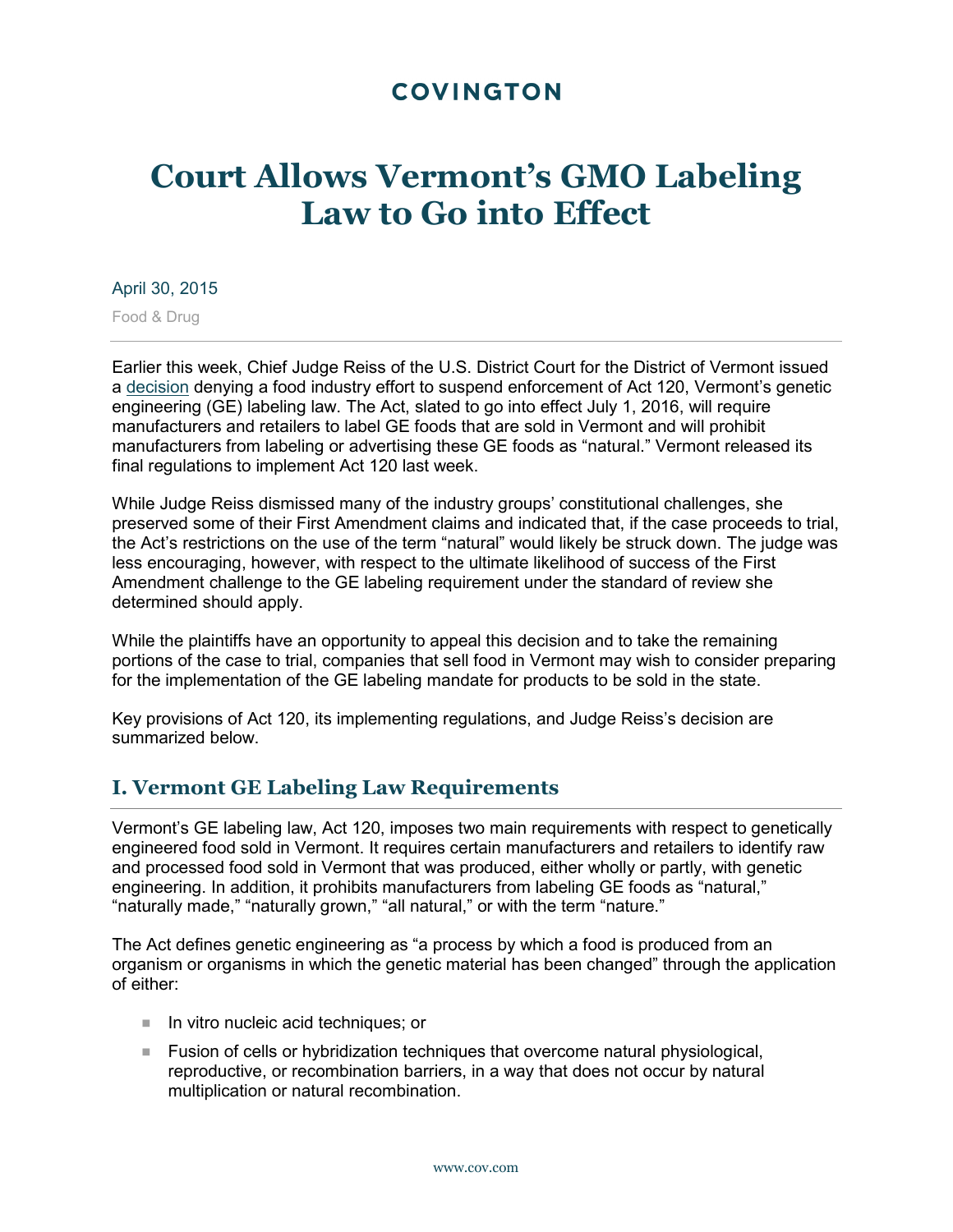Under the Act, genetic engineering does not include a change of genetic material through the application of traditional breeding techniques, conjugation, fermentation, traditional hybridization, in vitro fertilization, or tissue culture.

#### **A. The Act's Scope**

The Act applies to both raw agricultural commodities and processed foods intended for human consumption, but not to dietary supplements. In addition, the following foods are exempted from the Act's requirements:

- Certain alcoholic beverages
- Food not packaged for retail sale that is either: (1) a processed food prepared and intended for immediate human consumption; or (2) served, sold, or otherwise provided in any restaurant or other food establishment
- Medical food
- Food that has been verified by an independent organization as not knowingly or intentionally produced from or commingled with GE food or seed
- Food that consists of or is derived from an animal which was fed or injected with a  $GE$ food or substance but was not itself produced with genetic engineering
- Food "grown, raised, or produced without the knowing or intentional use of food or seed produced with genetic engineering"

The last exemption is a narrow one. In order to utilize this exemption, the manufacturer must obtain a sworn statement from his supplier, attesting that the food has not been knowingly or intentionally produced with genetic engineering or commingled with GE food. The Act provides civil penalties for the knowing submission of a false certification.

The Act applies to manufacturers who sell food in or into Vermont or who produce for sale food sold in or into State.

#### **B. Labeling Requirement**

If a packaged processed food was produced with genetic engineering, the manufacturer must disclose the food's GE status on the food's labeling. In the case of unpackaged processed food, the Vermont retailer is responsible for posting the appropriate statement on a label located on the bin, shelf, or container in which the food is displayed. For both packaged and unpackaged processed foods, the disclosure must state:

- "Produced with Genetic Engineering"; or
- "Partially Produced with Genetic Engineering," but only if the food contains less than 75% GE material by weight;
- "May be Produced with Genetic Engineering," but only if, after reasonable inquiry, the manufacturer does not know whether the food is produced with genetic engineering.

The Act, however, expressly states that it does not require the manufacturer to list or identify the ingredients that were genetically engineered, or to place the term "genetically engineered" immediately before or after any common name or primary product descriptor of a food.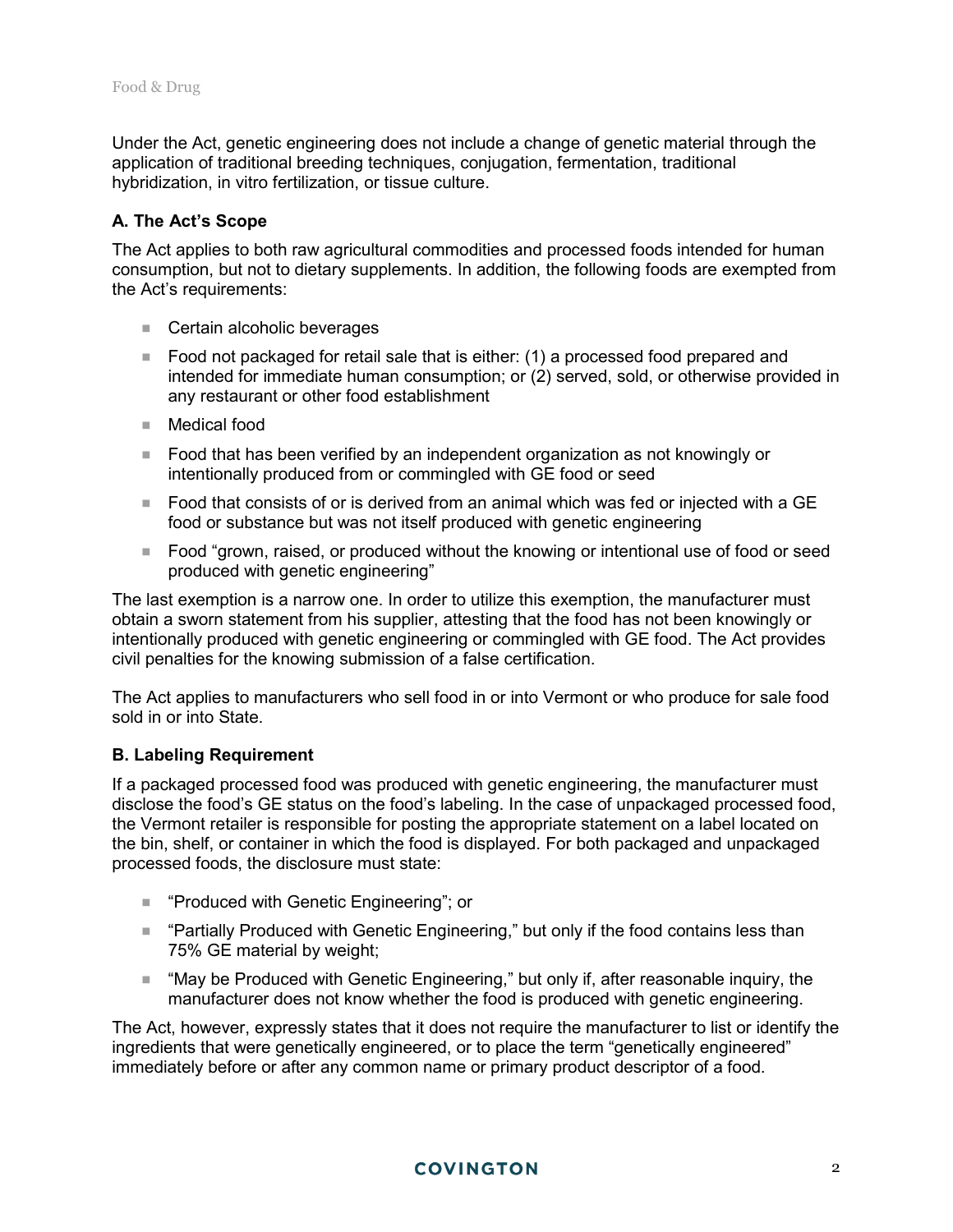Even if a food must be labeled as GE under the Act, the Act affirmatively provides that a person may "make other disclosures about the food on its packaging," including that FDA "does not consider food produced with genetic engineering to be materially different from other foods."

#### **C. Restrictions on Use of the Term "Natural"**

The Act prohibits manufacturers from labeling GE foods as "natural," "naturally made," "naturally grown," "all natural," or "any words of similar import" that "would have a tendency to mislead a consumer." Although "any words of similar import" could be interpreted broadly, the implementing regulation clarifies that this phrase means "the words nature, natural, or naturally." These restrictions also apply to advertising or signage used in "retail premises" in Vermont. They do not, however, extend to a food's trade, brand, or product name, or to any information required by the FDA.

#### **D. Penalties and Enforcement**

Violation of Act 120 will subject a manufacturer to civil liability. Any person who violates its requirements is "liable for a civil penalty of not more than \$1,000.00 per day, per product." Penalties accrue and are assessed "per each uniquely named, designated, or marketed product," and are not "made or multiplied by the number of individual packages of the same product."

While Act 120 goes into effect July 1, 2016, any packaged processed food offered for sale in Vermont before January 1, 2017, is presumed to have been packaged and distributed prior to July 1, 2016. The manufacturer of such foods will not be liable for failure to comply with the Act unless there is evidence that the food was distributed on or after July 1, 2016.

# **II. Judge Reiss's Decision**

A number of food industry groups, led by the Grocery Manufacturers Association, filed an action in federal court challenging the constitutionality of Act 120, claiming, among other things, that the Act is invalid under the First Amendment and Commerce Clause of the U.S. Constitution, and is preempted by federal law under its Supremacy Clause. The plaintiffs sought a preliminary injunction to block the State's enforcement of the Act in its entirety pending a resolution of their claims at trial.

While Judge Reiss concluded that some of the plaintiffs' claims were likely to succeed on the merits, she denied their motion for a preliminary injunction because the plaintiffs failed to show that enforcement of the GE labeling law would cause irreparable harm.

In addition to addressing the plaintiffs' motion, Judge Reiss's opinion also considered the State's motion to dismiss plaintiffs' complaint in its entirety for failure to state a claim upon which relief may be granted. Although Judge Reiss granted parts of the State's motion, she preserved some of the plaintiffs' claims for trial, as discussed herein.

With respect to the preemption issue, she dismissed plaintiffs' claim that Act 120 is preempted by the Federal Food, Drug, and Cosmetic Act (FDCA) and Nutrition Labeling and Education Act (NLEA) on three grounds. First, she concluded that, because Act 120 is "not identical" to any mandatory labeling requirement in those laws, Act 120 is not expressly preempted. Second, she determined that compliance with both federal and state regulations is not a physical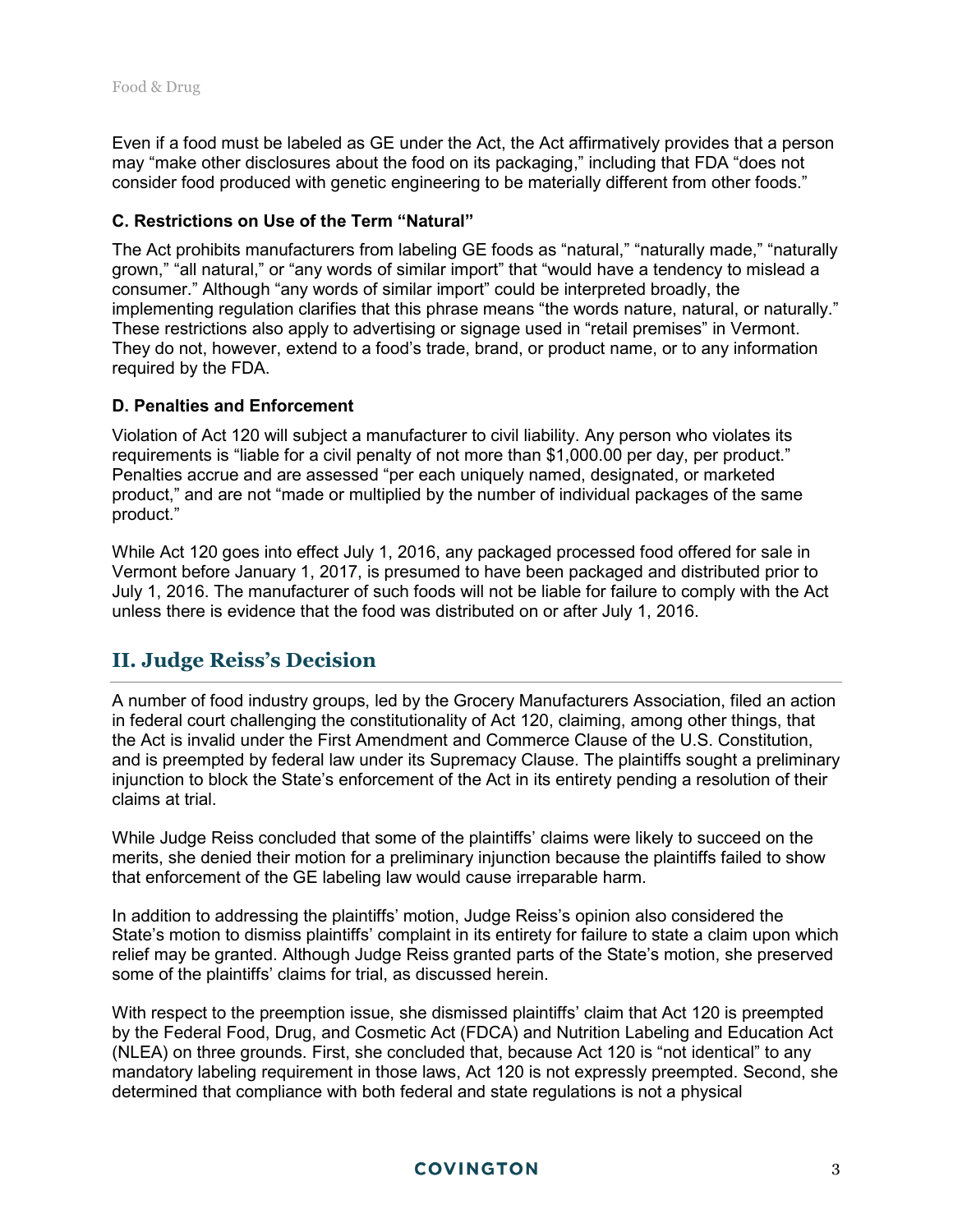impossibility. Third, she determined that Act 120 did not stand as an obstacle to the accomplishment of federal objectives, essentially because she found no evidence reflecting particular federal objectives relating to the labeling of GE foods. Judge Reiss did, however, conclude that Act 120 was preempted as it would apply to foods subject to the Federal Meat Inspection Act (FMIA) and the Poultry Products Inspection Act (PPIA), due to the express preemption provisions in those statutes.

Though Judge Reiss also addressed and rejected all but one part of the plaintiffs' Commerce Clause claims, the focus of the decision was on the plaintiffs' First Amendment challenges.

#### **A. Plaintiffs' First Amendment Challenge to Act 120's Mandatory Labeling Requirement**

A key issue was what standard of review applied to the plaintiffs' First Amendment challenge to the Act's GE disclosure requirement. While lower courts have faced a number of First Amendment challenges to commercial speech disclosure requirements in recent years, the Supreme Court has had few opportunities to set clear standards for review of such requirements.

#### 1. Strict Scrutiny

 $\overline{a}$ 

As a preliminary matter, Judge Reiss determined that strict scrutiny does not apply, because the mandatory labeling requirement neither compels political speech nor constitutes impermissible viewpoint discrimination.

Judge Reiss disposed of the plaintiffs' argument that the labeling requirement compels political speech because it is a "politically motivated speech regulation." Speech does not become political merely because it "emerged from an allegedly GE-hostile and politically-charged legislative environment," she explained.

Judge Reiss likewise rejected the plaintiffs' viewpoint discrimination argument, concluding it was "clear" that the labeling requirement "mandates disclosure of a fact: the presence or potential presence of GE ingredients." The mandatory disclosure does not "convey a 'preferred message' about that fact," she noted, and the requirement "applies regardless of a manufacturer's or retailer's own view of GE and GE foods."

While Judge Reiss did not cast doubt on the plaintiffs' assertion that the disclosure requirement might "give[] rise to a negative connotation regarding the safety of GE foods," she found that GE manufacturers and retailers' ability to add information reflecting their own opinions "renders it unlikely that a statute reflects impermissible viewpoint discrimination."

#### 2. Intermediate Scrutiny vs. "Reasonable Relationship" Test

The bulk of Judge Reiss's First Amendment analysis was dedicated to whether intermediate scrutiny or the "less exacting scrutiny" of *Zauderer*'s<sup>[1](#page-3-0)</sup> reasonable relationship test should apply. As set forth in *Central Hudson*,<sup>[2](#page-3-1)</sup> intermediate scrutiny "requires that a statute restricting speech be no 'more extensive than is necessary,' and must 'directly advance' a 'substantial'

<span id="page-3-0"></span><sup>1</sup> *Zauderer v. Office of Disciplinary Counsel of Supreme Court of Ohio*, 471 U.S. 626 (1985).

<span id="page-3-1"></span><sup>2</sup> *Central Hudson Gas & Elec. Corp. v. Pub. Serv. Comm'n of N.Y.*, 447 U.S. 557 (1980).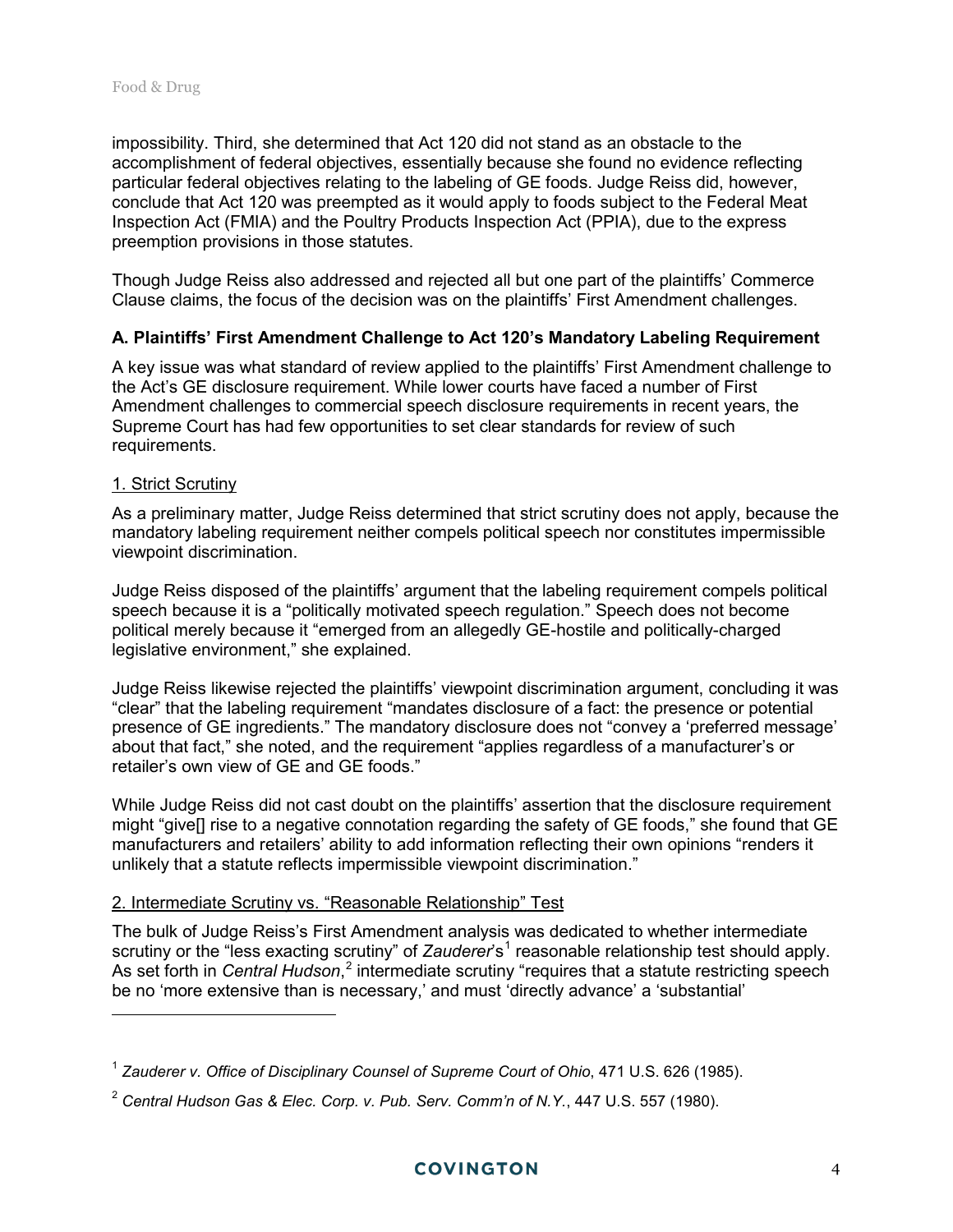governmental interest." *Zauderer*'s reasonable relationship test, by contrast, requires only that the disclosure requirement be "reasonably related to the State's interest in preventing deception of consumers." As Judge Reiss noted, Second Circuit precedent has extended *Zauderer* to disclosures intended to "better inform consumers about the products they purchase."<sup>[3](#page-4-0)</sup>

In determining which level of scrutiny to apply, Judge Reiss addressed three main issues: (1) whether the labeling requirement is "commercial" in nature, (2) whether it is purely factual and not "controversial," and (3) whether it is supported by a State interest beyond merely satisfying consumer curiosity.

#### *a. Commercial Speech*

The plaintiffs argued that the labeling requirement does not mandate commercial speech because it does not propose a commercial transaction, but instead conveys a message to consumers to avoid the product. Finding the plaintiffs' definition too narrow, Judge Reiss remarked: "Product labeling requirements are traditionally regarded as commercial speech even if they effectively discourage the product's consumption."

#### *b. Controversial Speech*

Judge Reiss then assessed whether the disclosure requirement compels controversial speech. In support of their argument that the labeling requirement compels their members to convey controversial information, the plaintiffs noted that "[i]t would be difficult to point to a current consumer issue more controversial than genetic engineering."

While she acknowledged the controversy surrounding GE foods, Judge Reiss explained that the focus of the court's inquiry must be the nature of the compelled information itself, "not the nature of the legislative debate that gave rise to its enactment." Because the mandatory label statements—"produced with genetic engineering," "partially produced with genetic engineering," and "may be produced with genetic engineering"—contain "only factual information," Judge Reiss determined that the requirement does not compel controversial speech.

#### *c. Appeasing Consumer Curiosity*

 $\overline{a}$ 

Finally, Judge Reiss addressed plaintiffs' argument that the sole purpose of the disclosure requirement is "appeasing consumer curiosity," an argument grounded in the Second Circuit case *International Dairy Foods Association v. Amestoy* (IDFA). [4](#page-4-1) Under *IDFA*, a consumer's right to know does not overcome a commercial speaker's First Amendment right not to speak.

In *IDFA*, the Second Circuit sustained dairy manufacturers' First Amendment challenge to a Vermont statute that required disclosure of whether a particular synthetic hormone was used in the production of milk products sold in Vermont. Notably, the state conceded that its only purpose in enacting the hormone disclosure requirement was to satisfy consumer curiosity.

<span id="page-4-0"></span><sup>3</sup> *National Electrical Manufacturers Assoc. v. Sorrell*, 272 F.3d 104, 115 (2d Cir. 2001).

<span id="page-4-1"></span><sup>4</sup> *International Dairy Foods Association v. Amestoy*, 92 F.3d 67 (2d Cir. 1996).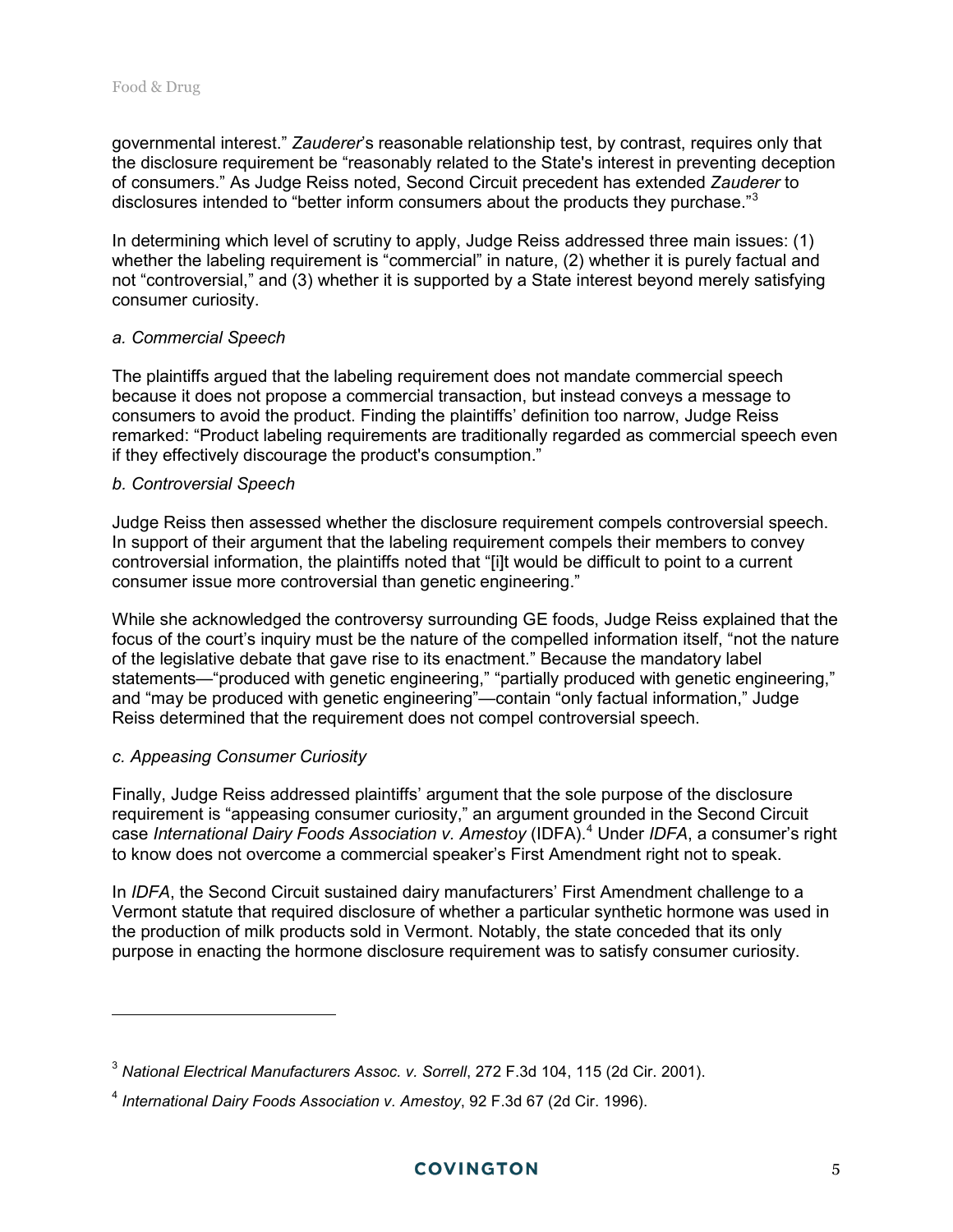Judge Reiss distinguished *IDFA*, first by noting its limited application. *IDFA* has been "confined to its facts," she declared, reasoning that the "Second Circuit has repeatedly held that the application of *Central Hudson*'s intermediate scrutiny in that case was solely attributable to the State's concessions."

Unlike in *IDFA*, here the State made no such concession about its GE disclosure requirement. Indeed, the State asserted that it drafted the GE disclosure requirement with the *IDFA* precedent in mind, taking pains to ensure the Act was "readily distinguishable and supported by governmental interests beyond the public's right to know." The State thus asserted numerous rationales: to disclose information relevant to potential health consequences from human consumption of GE food; to accommodate religious beliefs and practices regarding GE and GE food; to promote informed consumer decision-making; and to address the potential unintended consequences from GE food production to non-GE crops and the environment.

Although Judge Reiss ultimately concluded that the State's interests were grounded "in an extensive legislative record" and extended beyond a desire to gratify consumer curiosity, she remarked that "some of the State's interests arguably border on the appeasement of consumer curiosity." Despite the apparent similarities between promotion of "informed consumer-decision making" and "appeasement of consumer curiosity," Judge Reiss did not discredit the State's asserted interests. Instead, she reasoned that "the Second Circuit has recently observed that commercial disclosure requirements that enhance consumer decision-making further First Amendment interests."

Accordingly, Judge Reiss concluded that *Zauderer*'s "reasonable relationship" test—the lowest level of scrutiny—should apply.

#### 3. "Reasonable Relationship" Test

The plaintiffs put forth three reasons why the labeling requirement should fail even under the *Zauderer* "reasonable relationship" standard. First, the State's interest must be substantial, and the State's interest here is not. Second, the State's interests are not "real," because they are based upon speculation and conjecture, and "outdated, retracted, or debunked" science. Third, there is no reasonable relationship between the State's interests and disclosure requirement, because a disclosure that a product "may" contain GE ingredients does nothing to further the Act's findings and purpose. Judge Reiss rejected each argument in turn.

With respect to the plaintiffs' first argument, Judge Reiss noted that it is unclear whether *Zauderer* requires a state to identify a "substantial" government interest. She reasoned that "*Zauderer*, itself, does not impose this requirement," nor has the Second Circuit affirmatively stated that *Zauderer* requires such an interest. Nonetheless, because the Second Circuit's recent commercial disclosure cases have identified a "substantial" government interest, Judge Reiss assumed one was required.

Judge Reiss recognized the State's numerous articulated rationales for the labeling requirement. While she noted that at this stage in the proceedings, the court is required to view these asserted rationales with deference to the state, she also stated that she had "little difficulty in characterizing these interests as 'substantial.'"

Judge Reiss then addressed the plaintiffs' second argument—that the State's identified interests assert harms that are not "real." She responded that, because it is "undisputed that there are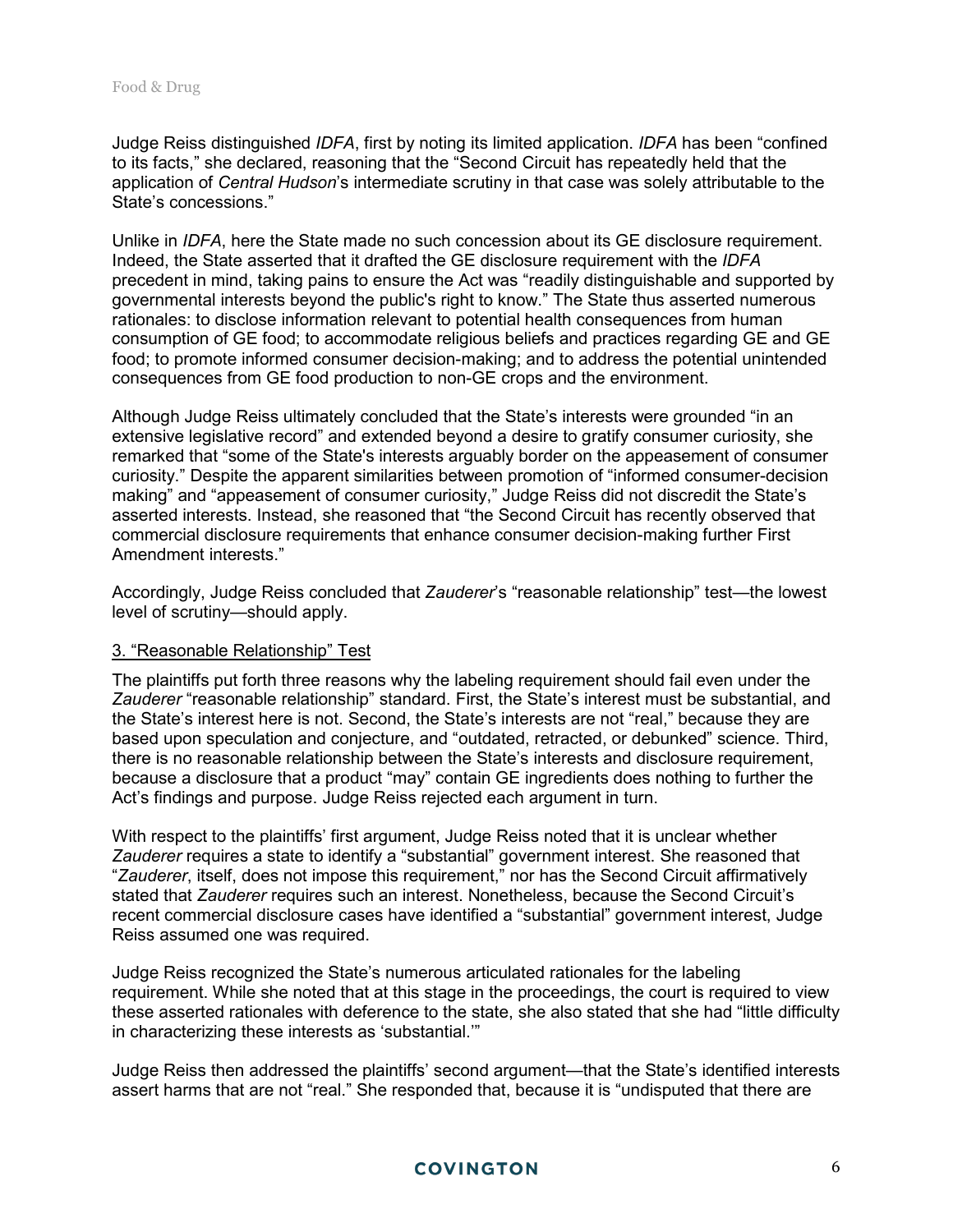studies supporting both 'sides' of the GE debate," plaintiffs failed to allege that the State's evidence is not "real"; they just asserted that it is not persuasive.

Finally, Judge Reiss rejected the plaintiffs' argument that the disclosure requirement fails for lack of a requisite "fit." The "reasonable relationship" test does not require the Act to be the best means of furthering its goal, she explained, nor does it require the Act to "get at all facets of the problem it is designed to ameliorate."

Accordingly, Judge Reiss concluded that the State had established that Vermont's GE disclosure requirement is reasonably related to the State's substantial interest and is therefore constitutional under *Zauderer*. Thus, because the plaintiffs failed to make a sufficient showing that they would succeed as a matter of law on their First Amendment claims, they were not entitled to injunctive relief. Judge Reiss did, however, acknowledge that the appropriate level of scrutiny is a contested question of law, and because the factual record is undeveloped, she did not grant the State's motion to dismiss plaintiffs' First Amendment challenge. This claim therefore may proceed to trial, although the current decision does not seem to foreshadow ultimate success for the plaintiffs under the *Zauderer* standard.

#### **B. First Amendment Challenge to Act 120's "Natural" Restrictions**

Judge Reiss agreed with the plaintiffs that the restrictions on the use of the term "natural" are invalid under the First Amendment. Because she found that the term "natural" is neither inherently nor actually misleading , Judge Reiss analyzed the restrictions under intermediate scrutiny. The restrictions do not pass muster under *Central Hudson*, she concluded, because the State has not identified a substantial state interest, nor has it shown that its restrictions will directly and materially advance its interest.

In reaching this conclusion, Judge Reiss addressed the fact that that Act 120 does not define "natural" or similar claims. She rejected the State's arguments that, however defined, "natural" cannot apply to GE foods because GE techniques are not "brought about by" or "existing in" nature but rather are "manmade" and brought about by "purposeful interference" and "artificial means." Judge Reiss observed that "green houses, fertilizers, pesticides, and even the watering, weeding, and pruning of plants" are "'manmade,' 'purposeful interference' in plant production, not 'existing in nature,' and thus can readily and reasonably be deemed an 'artificial means' of food production.'" She also noted the long history of altering seeds and plants from their "natural" state through techniques such as selective breeding, hybridization, cross pollination, and grafting. Judge Reiss therefore concluded that Act 120's "natural" restriction "subjects GE manufacturers to a standardless restriction that virtually no food manufacturer could satisfy."

While Judge Reiss did not grant the plaintiffs' request for a preliminary injunction of those restrictions, because she did not find evidence of irreparable harm, Judge Reiss expressly stated her expectation that the plaintiffs will prevail on the merits of that claim at trial.

## **III. Implications**

Because Judge Reiss denied plaintiffs' motion for a preliminary injunction, Vermont will go forward with implementing its GE labeling law. Unless this decision is successfully appealed or the plaintiffs ultimately prevail at trial in the near term, companies that sell food in Vermont should consider plans for complying with Act 120 if they intend to continue sales in that state.